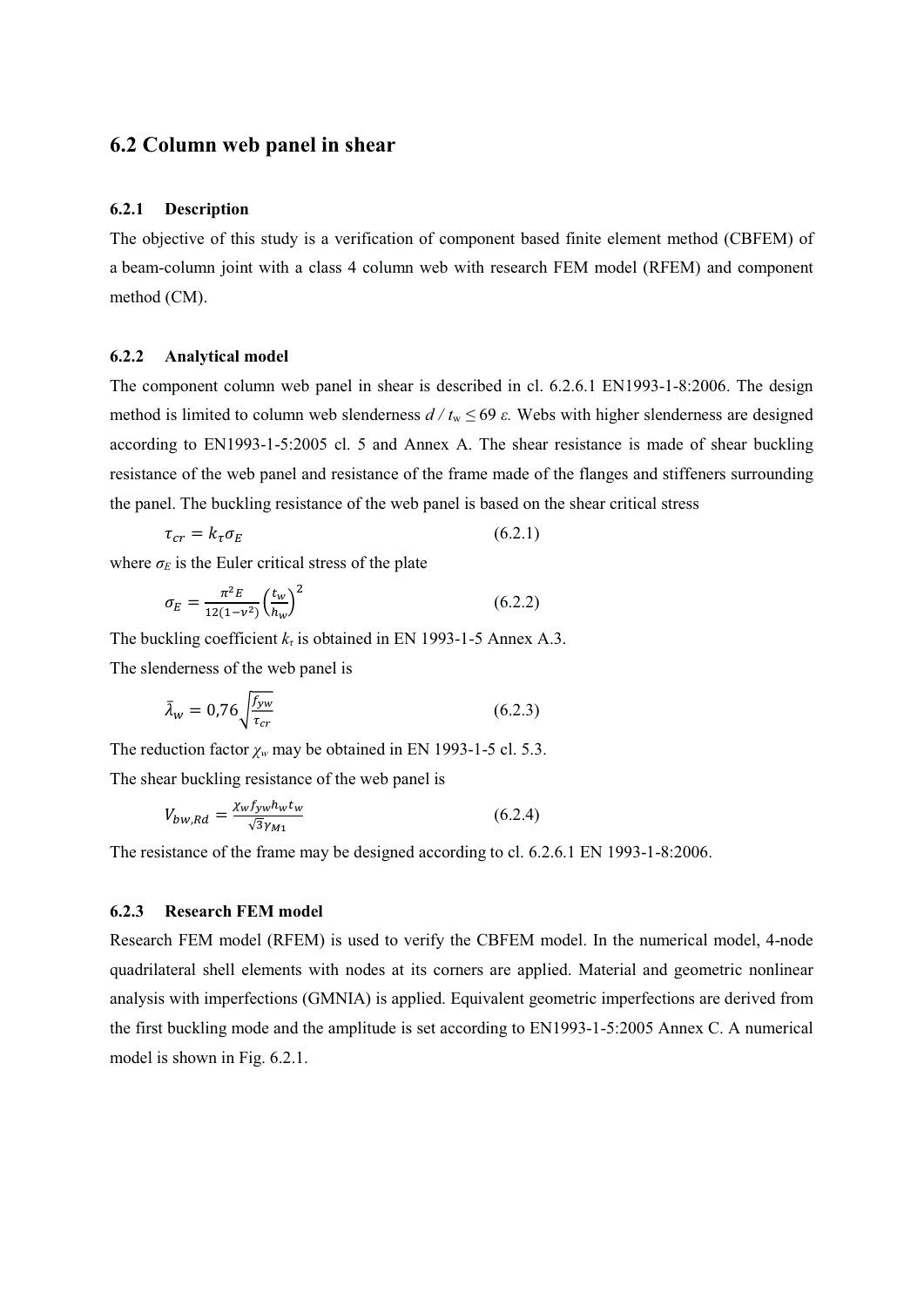

Fig. 6.2.1 Research FEM model of a beam-column joint with slender column panel

## 6.2.4 Design finite element model

The design procedure for slender plates is described in section 3.8. The buckling analysis is implemented in the software. The calculation of the design resistances is done according to design procedure.  $F_{\text{CBFEM}}$ is interpolated by the user until  $\rho \cdot \alpha_{ult,k}/\gamma_{M1}$  is equal to 1.

A beam-column joint with a slender column web is studied. The height of the beam web is changing, thus the width of the column web panel is changing. The geometry of the examples is described in Tab. 6.2.1. The joint is loaded by bending moment.

| Example       | Column flange |     |             | Column web  | Beam       |                   |  |
|---------------|---------------|-----|-------------|-------------|------------|-------------------|--|
|               | bf            | tr  | $h_{\rm w}$ | $t_{\rm w}$ | <b>IPE</b> | Material          |  |
|               | mm            | mm] | mm]         | mm]         |            |                   |  |
| <b>IPE400</b> | 250           | 10  | 820         |             | 400        | S <sub>2</sub> 35 |  |
| <b>IPE500</b> | 250           | 10  | 820         |             | 500        | S <sub>2</sub> 35 |  |
| <b>IPE600</b> | 250           | 10  | 820         |             | 600        | S <sub>2</sub> 35 |  |

Tab. 6.2.1 Examples overview

## 6.2.5 Global behaviour and verification

The global behaviour of a beam-column joint with slender column web described by moment-rotation diagram in CBFEM model is shown in Fig. 6.2.2. Attention is focused to the main characteristics: design resistance and critical load. The diagram is completed with a point where yielding starts and resistance by 5 % plastic strain.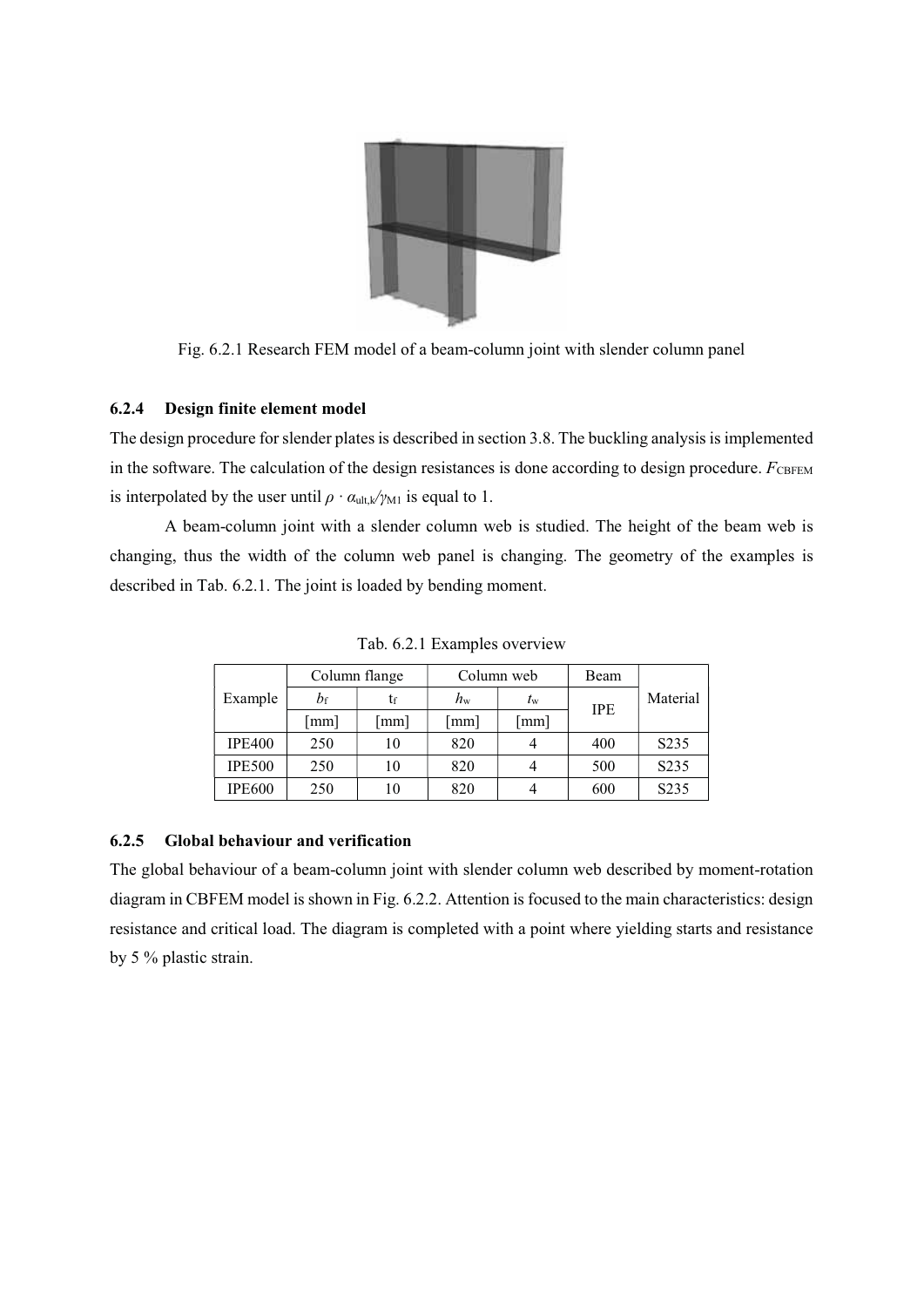

Fig. 6.2.2 Moment-rotation curve of example IPE600

## 6.2.6 Verification of resistance

The design resistance calculated by CBFEM is compared with RFEM and CM. The comparison is focused on the design resistance and critical load. The results are ordered in Tab. 6.2.2. The diagram in Fig. 6.2.3c shows the influence of the width of the column web on the resistances and critical loads in the examined examples.

|               | $M_{\rm cr}$ |           |              | $\alpha_{\rm cr}$ | M           |           |              | $\alpha_{ult,k}$ | Difference                    |                                 |
|---------------|--------------|-----------|--------------|-------------------|-------------|-----------|--------------|------------------|-------------------------------|---------------------------------|
| Example       | <b>RFEM</b>  | <b>CM</b> | <b>CBFEM</b> | <b>CBFEM</b>      | <b>RFEM</b> | <b>CM</b> | <b>CBFEM</b> | <b>CBFEM</b>     | $M_{\rm CBFEM}$<br>$M_{RFEM}$ | $M_{\text{CBFEM}}/$<br>$M_{CM}$ |
|               | [kNm]        | kNm]      | [kNm]        | $[\cdot]$         | [kNm]       | kNm]      | [kNm]        | $[\cdot]$        | $[\%]$                        | $[\%]$                          |
| <b>IPE400</b> | 256          | 275       | 303          | 1,75              | 170         | 177       | 186          |                  |                               |                                 |
| <b>IPE500</b> | 216          | 234       | 236          | 1,31              | 177         | 194       | 180          | 1.29             |                               | 8                               |
| <b>IPE600</b> | 195          | 210       | 210          | 1,13              | 200         | 205       | 186          | 1,52             | O<br>Ô                        | 10                              |

Tab. 6.2.2 Design resistances and critical loads of RFEM, CBFEM and CM

The results show good agreement in critical load and design resistance. The CBFEM model of the joint with a beam IPE600 is shown in Fig. 6.2.3a. The first buckling mode of the joint is shown in Fig. 6.2.3b.



Fig. 6.2.3 a) CBFEM model b) First buckling mode c) Influence of width of column web on resistances and critical loads